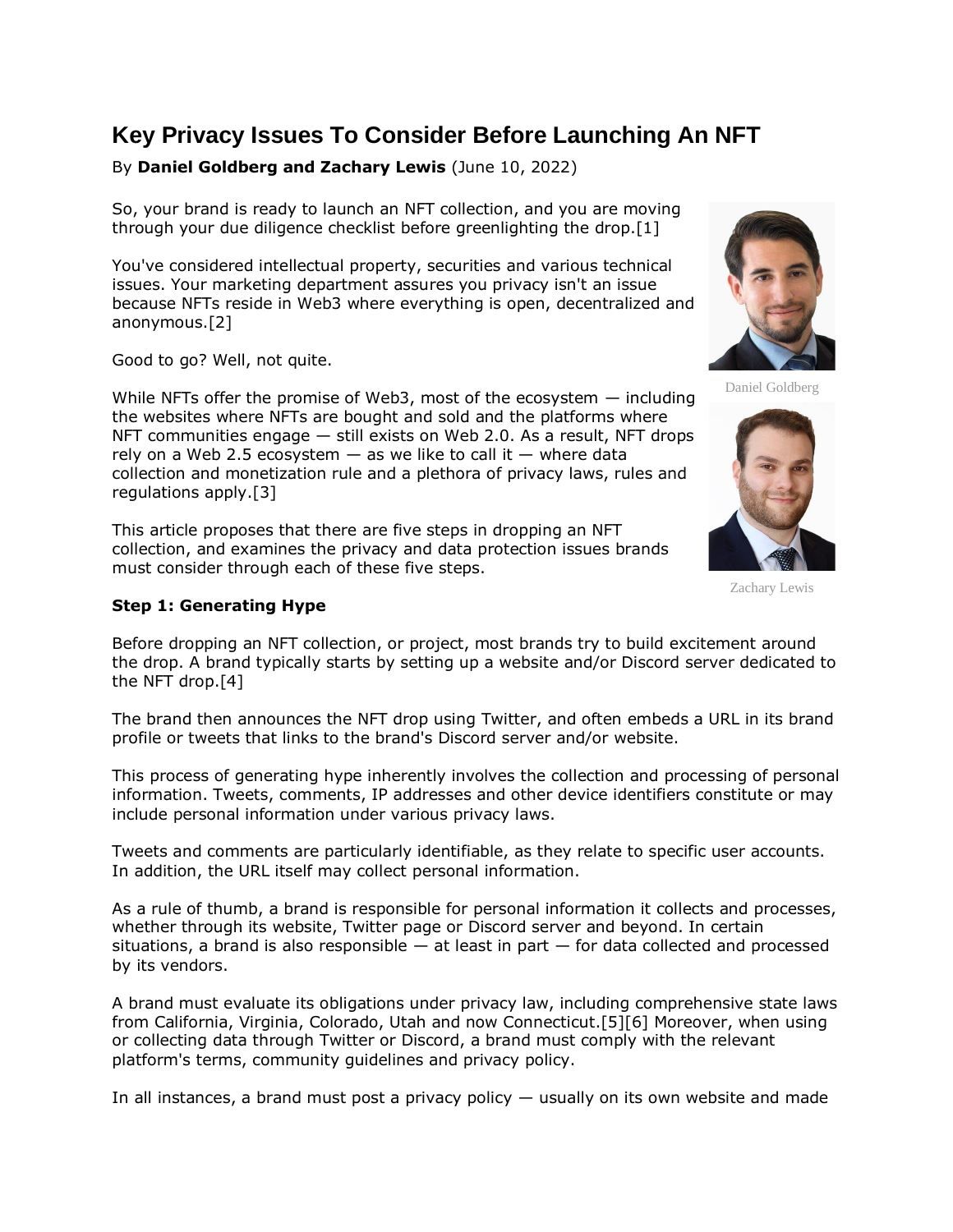available through its Twitter page or Discord server — that discloses the brand's data practices and explains how users can exercise their data rights.

Where a brand uses its own website to promote an NFT collection, it should consider the functionality of the website. If a brand deploys cookies, pixels or other tracking technologies on the website  $-$  or in emails or ads for the website  $-$  including for purposes of analytics or targeted advertising, the brand must address privacy obligations relating to data collected through those tracking technologies.

Likewise, if a brand offers an email sign-up through the website, the brand must determine whether email addresses will be used solely for the purpose of sending email updates regarding the NFT project or for broader purposes such as creating hashed audiences for targeted advertising.

Hashed audiences and targeted advertising require additional disclosures and evaluation of user rights, including opt-outs under comprehensive state privacy laws.

Here's an example of an email sign-up on an NFT website:

| Do not miss any drop!                                  |                                                                             |
|--------------------------------------------------------|-----------------------------------------------------------------------------|
| Subscribe to our newsletter and get it before everyone |                                                                             |
| Your email address                                     | Subscribe                                                                   |
|                                                        | By signing up, you agree to the our terms and our Privacy Policy agreement. |

And, of course, if an NFT project is meant to be available or advertised worldwide, a brand must consider global data protection issues, including potential applicability of the [European](https://www.law360.com/agencies/european-union-1)  [Union'](https://www.law360.com/agencies/european-union-1)s General Data Protection Regulation and related data transfer obligations.[7]

### **Step 2: Developing a Discord Community**

In conjunction with generating hype, brands frequently use Discord to develop a sense of community around their NFT project and engage with users. A brand may open text and voice channels to the public and converse with users on topics related  $-$  and unrelated  $-$  to the NFT project.

In addition to opening channels, a brand may organize game nights, art or meme contests, loyalty programs, sweepstakes or other events on Discord where, by participating, users can win NFTs, cryptocurrency or the opportunity to add their digital wallet address to a list  $-$  often referred to as a whitelist, guestlist or allowlist  $-$  granting early access to NFT minting.

Here's an example of a contest advertised on Discord where users must provide a digital wallet address to receive a digital asset prize: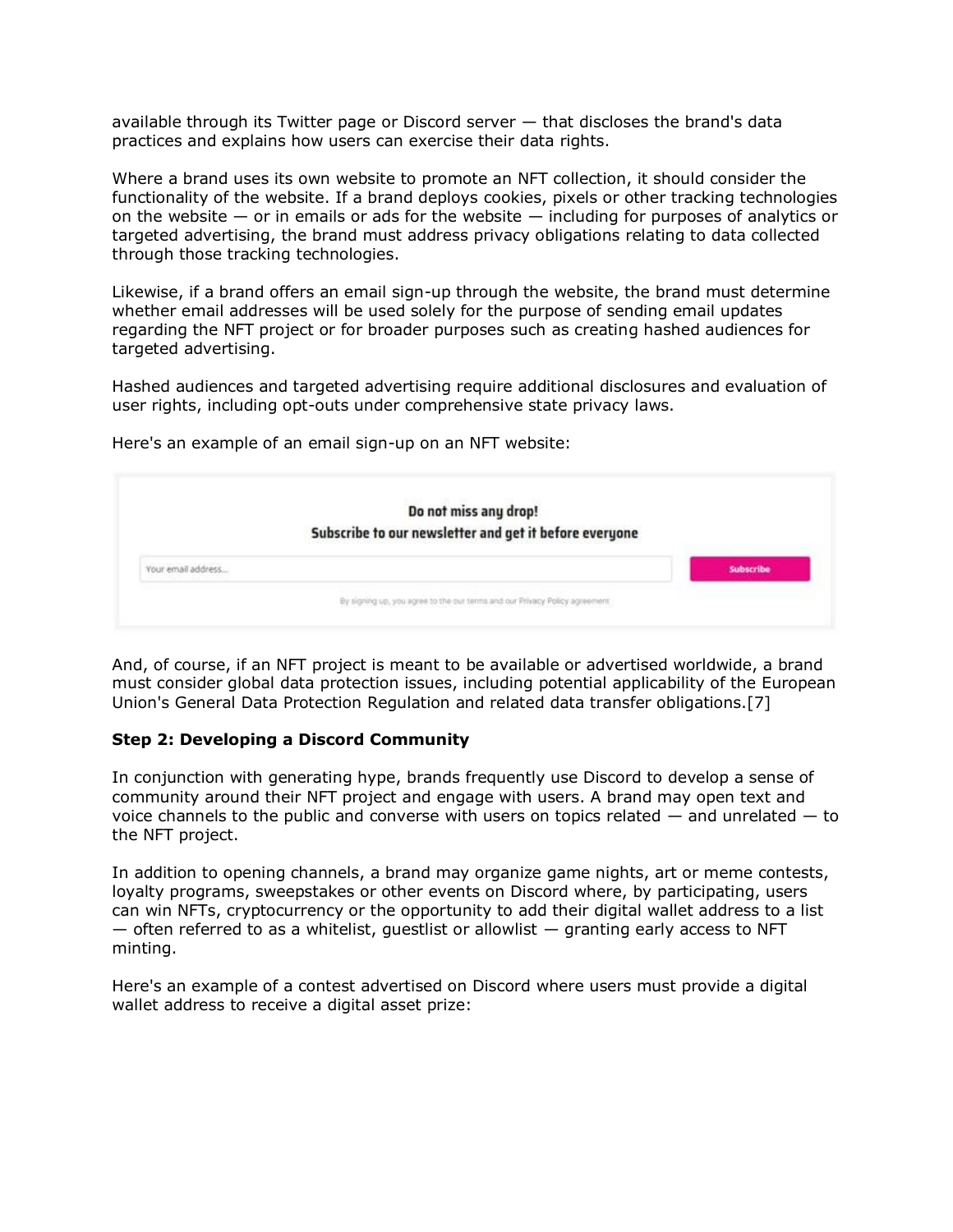Sticker and Emoji Contest **NFH Discord Needs** New Stickers & Emojis to add to our collection!

How to submit: Complete this form! 100 \$LORE to each one added Up to 5 submissions Full rules on the Google Form: https://t.co/L7zrWld7e7



As noted above, a brand is responsible for personal information it collects through its Discord server, and should familiarize itself with Discord's terms, community guidelines and privacy policy. A brand should consider what type of information it solicits from users and how it uses that information.

For example, if a brand processes sensitive information through Discord, like voice, such processing could violate certain biometric laws.[8] Further, if a brand asks users to participate in an event in return for early access to NFT minting or other prizes, the brand may risk triggering financial incentive opt in and disclosure obligations under California privacy law, which is an area of interest for California Attorney General Rob Bonta.[9]

Brands should be extra careful regarding the security of user data collected through Discord. We've heard of Discord moderators soliciting digital wallet addresses as part of an event, storing the addresses within a list on [Google Forms](https://www.law360.com/companies/google-llc) or an unsecured spreadsheet, and posting the entire list to their Discord server to let users confirm whether they are on a whitelist.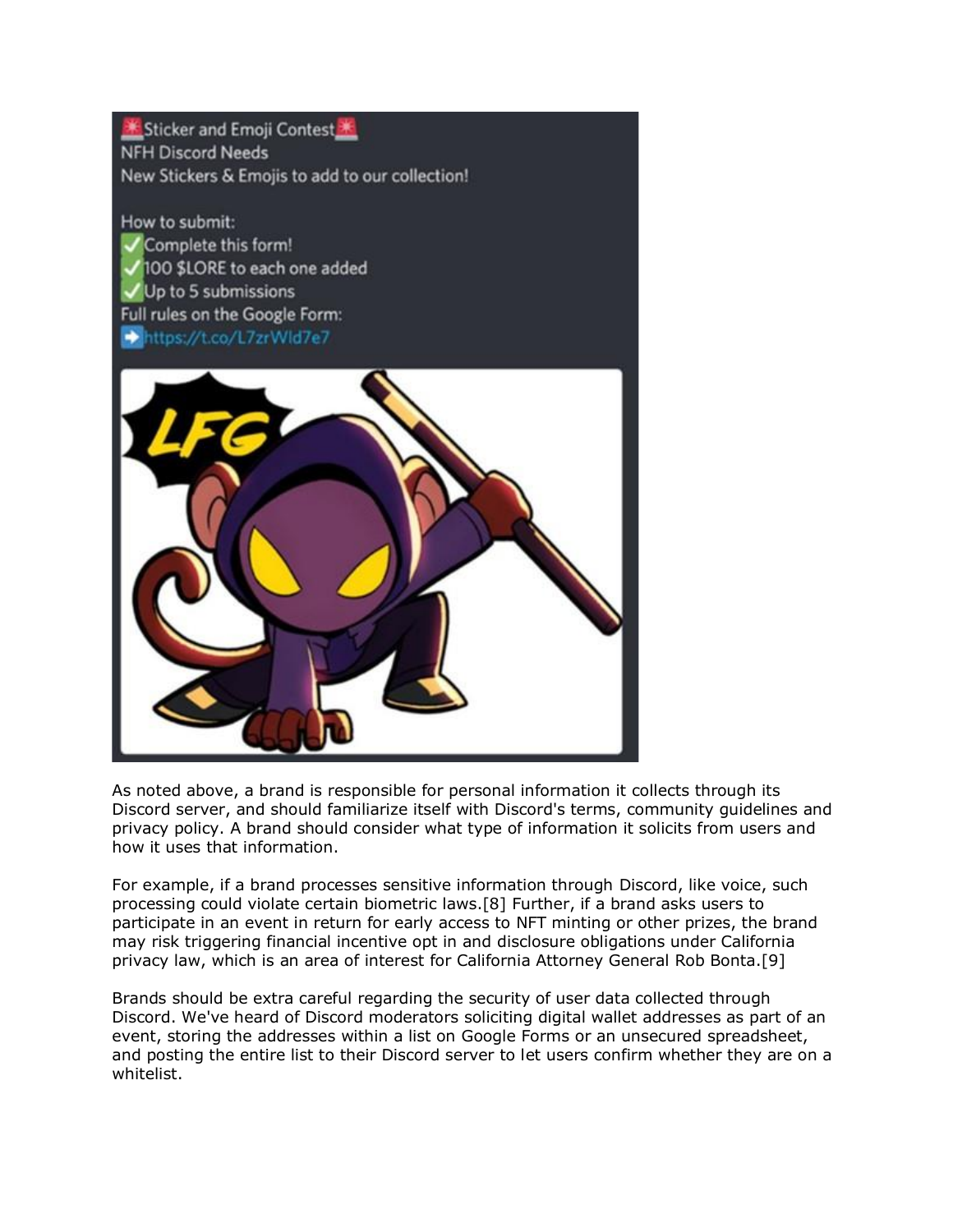As digital wallet addresses may constitute personal information under applicable law, posting these lists in the clear on Discord could constitute a security incident and trigger data breach obligations in certain jurisdictions.

## **Step 3: Setting Up and Maintaining a Digital Wallet**

Next, in order to drop an NFT collection or receive any sale proceeds in cryptocurrency, a brand must either set up its own digital wallet or entrust a third party to manage its digital assets. As part of that process, the brand must decide who will open the wallet.

The brand should associate any custodial digital wallet that it opens with a brand account rather than an employee's own account, as the employee may have individual privacy rights under the law.

Importantly, a brand must consider how the wallet's private keys  $-$  i.e., the code to the safe — will be protected. While digital wallets are generally considered secure, a wallet is only as secure as the wallet's private keys, also known as a user's seed phrase, secret phrase or recovery phrase.

Any seed phrase stored online, on a computer or in an electronic password manager is susceptible to being stolen. Once a bad actor has access to a brand's seed phrase, it can transfer all the assets in the brand's digital wallet to a new wallet the brand doesn't control. The nature of blockchain technology makes these transactions irreversible.

Brands should be aware of the tactics used by bad actors to gain access to digital wallets. Most attackers rely on phishing schemes where the attacker gains access to an online account that ultimately leads them to a digital wallet. Discord, Twitter and [Instagram](https://www.law360.com/companies/instagram-inc) are particularly vulnerable to attack.

We've seen many instances where an attacker gains access to an NFT issuer's Discord, Twitter or Instagram account tweets or posts an announcement through the account of a new NFT drop along with a malicious link and gains access to the private keys of those users who click on the link — whether through a vulnerability on the user's device or where the user provides their private keys as part of connecting their wallet to the attacker's website in the belief they will receive an NFT.[10][11][12]

We're also aware of at least one instance where an attacker gained access to an iCloud account and discovered the backup data included his seed phrase. These scams have resulted in wallet holders losing millions of dollars in assets, including cryptocurrency. Where a brand falls victim to an attack, the brand could face significant liability as well as damage to its goodwill.[13]

Here is what Bored Ape Yacht Club tweeted after its Instagram account was hacked on April 25, where the hacker allegedly stole nearly \$2.5 million worth of NFTs: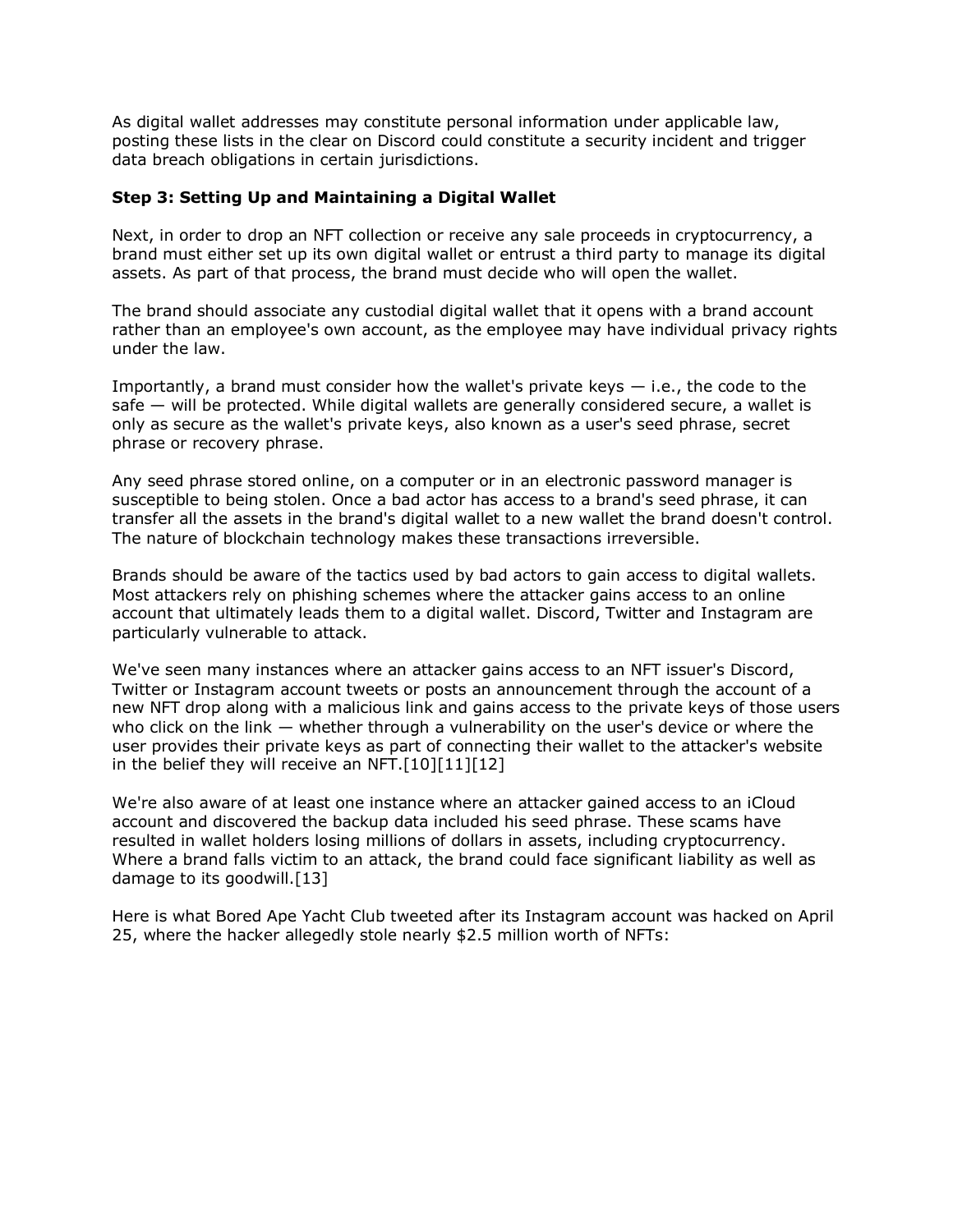

Accordingly, brands must take appropriate measures to prevent and timely respond to such attacks. Even basic measures such as employee training and limiting access on a need-toknow basis help protect not only the brand, but also potential NFT purchasers who interact with the brand.

# **Step 4: Dropping the NFT Collection**

Once everything else is in place, a brand can proceed with dropping its NFT collection.

Most brands choose to sell NFTs through their own websites, often microsites or splash pages, which are designed to be compatible with [MetaMask](https://www.law360.com/companies/metamask) or similar third-party digital wallet extensions. We note that brands can alternatively drop their NFTs directly on marketplaces like OpenSea, which carries its own privacy considerations.

Users simply connect their digital wallets to the website for the opportunity to mint an NFT. When a user purchases a brand's NFT, a public entry is created on the applicable blockchain showing that a user's digital wallet address and the NFT collection's smart contract address  $-$  which typically points to the brand's digital wallet address as the deployer  $-$  sent cryptocurrency and NFTs to each other.

Brands are responsible for any personal information they collect during this process.

Here's an example of a website with digital wallet integration: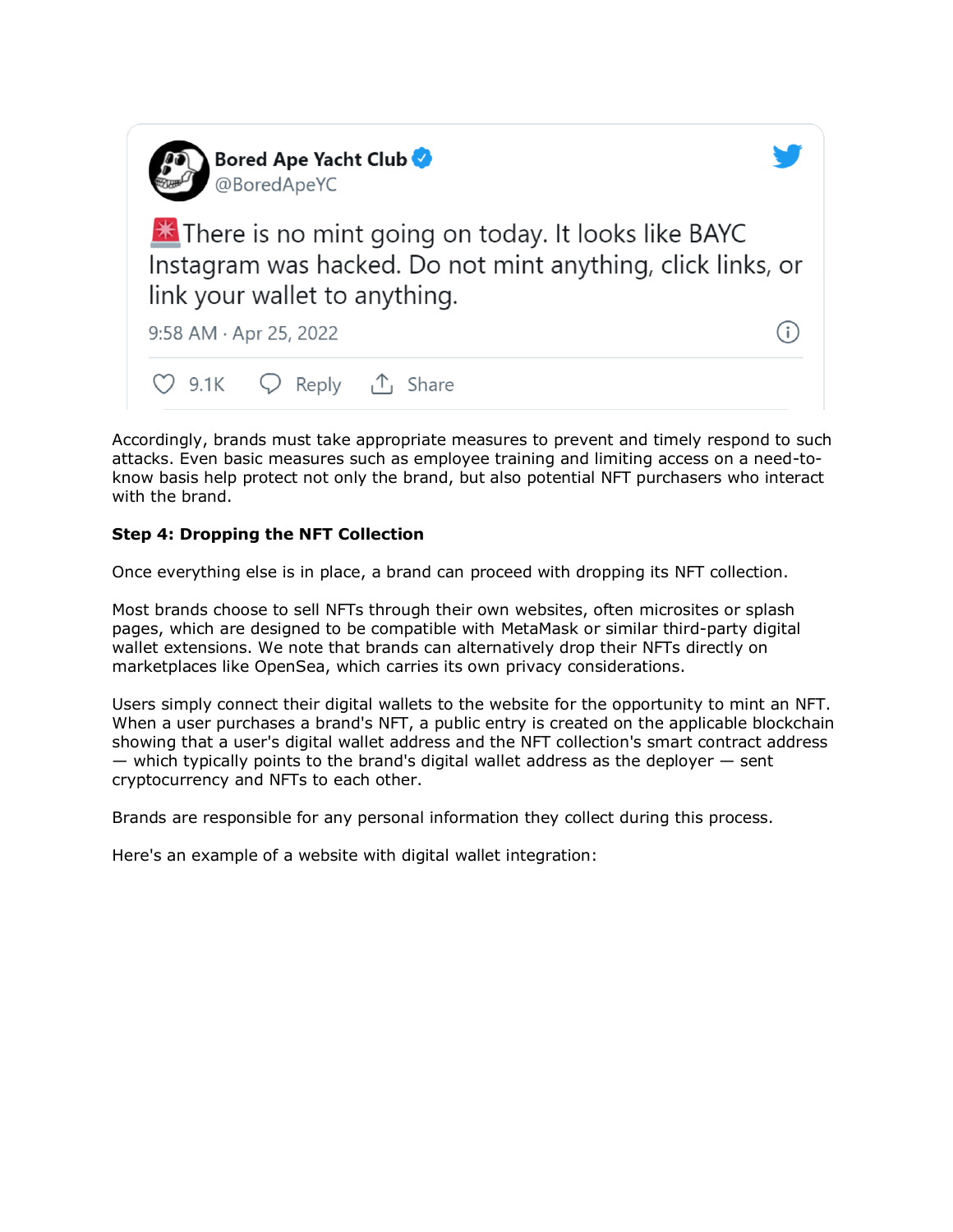

One of the touted benefits of digital wallets is that they are supposed to be anonymous. Each wallet has a unique, random and immutable public address that allows its user to receive cryptocurrencies.

Because these addresses are long strings of alphanumeric characters, some brands may believe that the addresses should not be able to identify a wallet holder, and therefore they do not need to consider privacy and data protection obligations. However, while a digital wallet address alone cannot identify a user, it could become identifiable and subject to privacy law by associating other pieces of information with it.

One possible way to identify the owner of a digital wallet address is through its transaction activity. Blockchains, which are distributed digital ledgers, store and publicly list all transactions and assets associated with each digital wallet and each NFT collection's smart contract address.

Unlike information stored using other technologies, these transaction histories cannot be deleted or modified. Through a quick search, a brand  $-$  and third parties  $-$  can view all of the transactions and assets associated with a digital wallet, or smart contract address, and find out:

- When the wallet was opened;
- What assets the wallet holds and has held;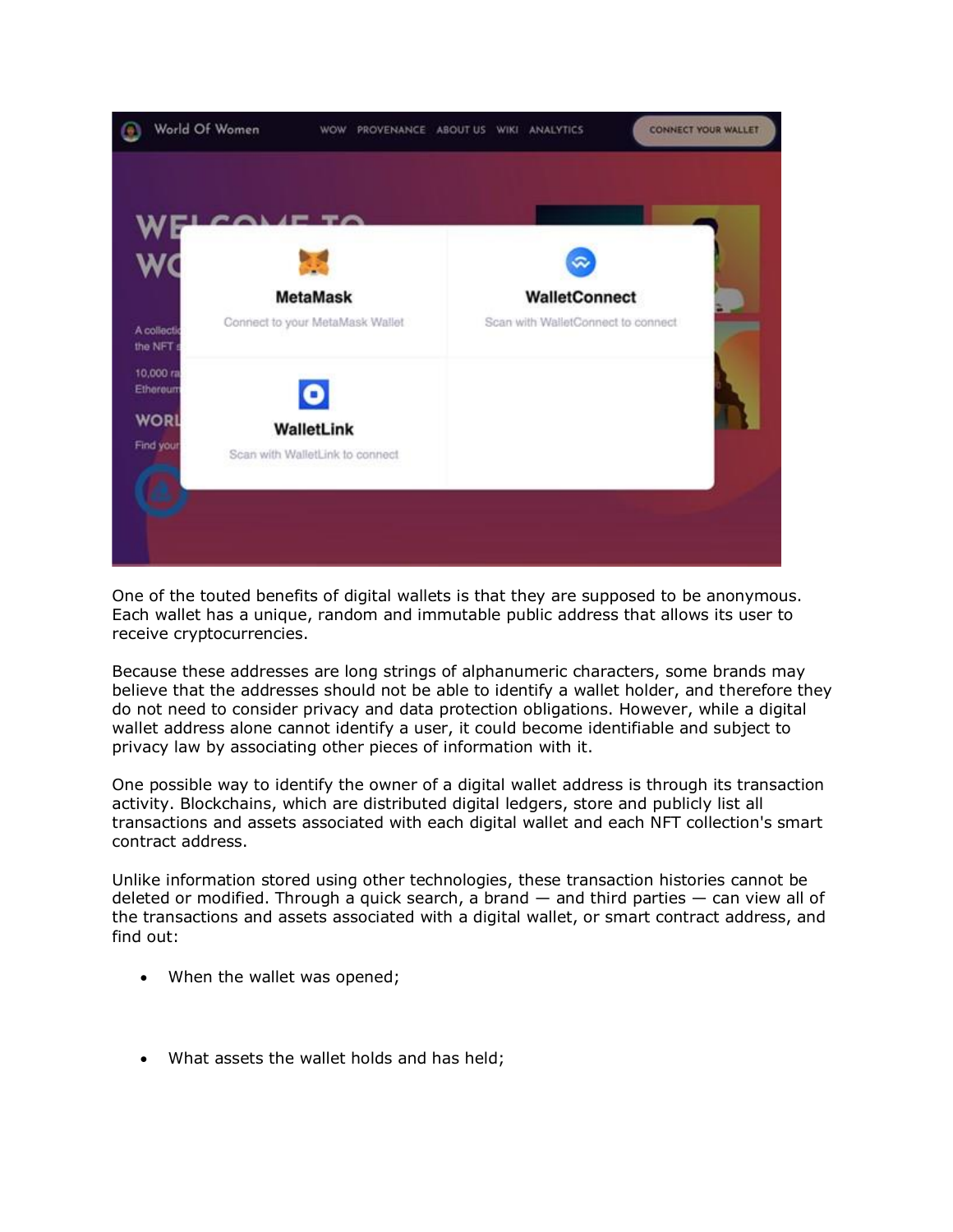- When assets were purchased and sold;
- From whom assets were purchased and to whom assets were sold; and
- Whether any blockchain-based domain names, i.e., customized wallet addresses, are associated with the wallet, e.g., janedoe.eth.

Here's an example of a scan through Etherscan.io showing some transaction activity of a digital wallet:

| $\circledcirc$ | 0xf43a486d29a550a45e  | <b>Claim Reward</b> | 14638440 | 7 days 21 hrs ago  | 0x804910a8f18337b106f | <b>OUT</b> |
|----------------|-----------------------|---------------------|----------|--------------------|-----------------------|------------|
| $\circledcirc$ | 0xbeb13abf20dfc92eaf4 | Transfer            | 14584150 | 16 days 8 hrs ago  | 0x804910a8f18337b106f | <b>OUT</b> |
| $\circledcirc$ | 0x422fe1460973ef0bb84 | Transfer            | 14292173 | 61 days 20 hrs ago | Coinbase 4            | IN         |
| $\circledcirc$ | 0xac1613e5dee9643d1e  | Transfer            | 13967495 | 112 days 1 hr ago  | 0x804910a8f18337b106f | OUT        |

Knowing several pieces of transaction activity, or even a single piece of transaction activity associated with outside information, could quickly make a digital wallet address identifiable to a brand.

For example, as recently demonstrated by Jimmy Fallon, a digital wallet address could become identifiable where a brand knows that the digital wallet holds a specific NFT and the brand interacts with a user on Twitter, Discord or [LinkedIn](https://www.law360.com/companies/linkedin-corp) using that NFT as an avatar or profile picture.[14]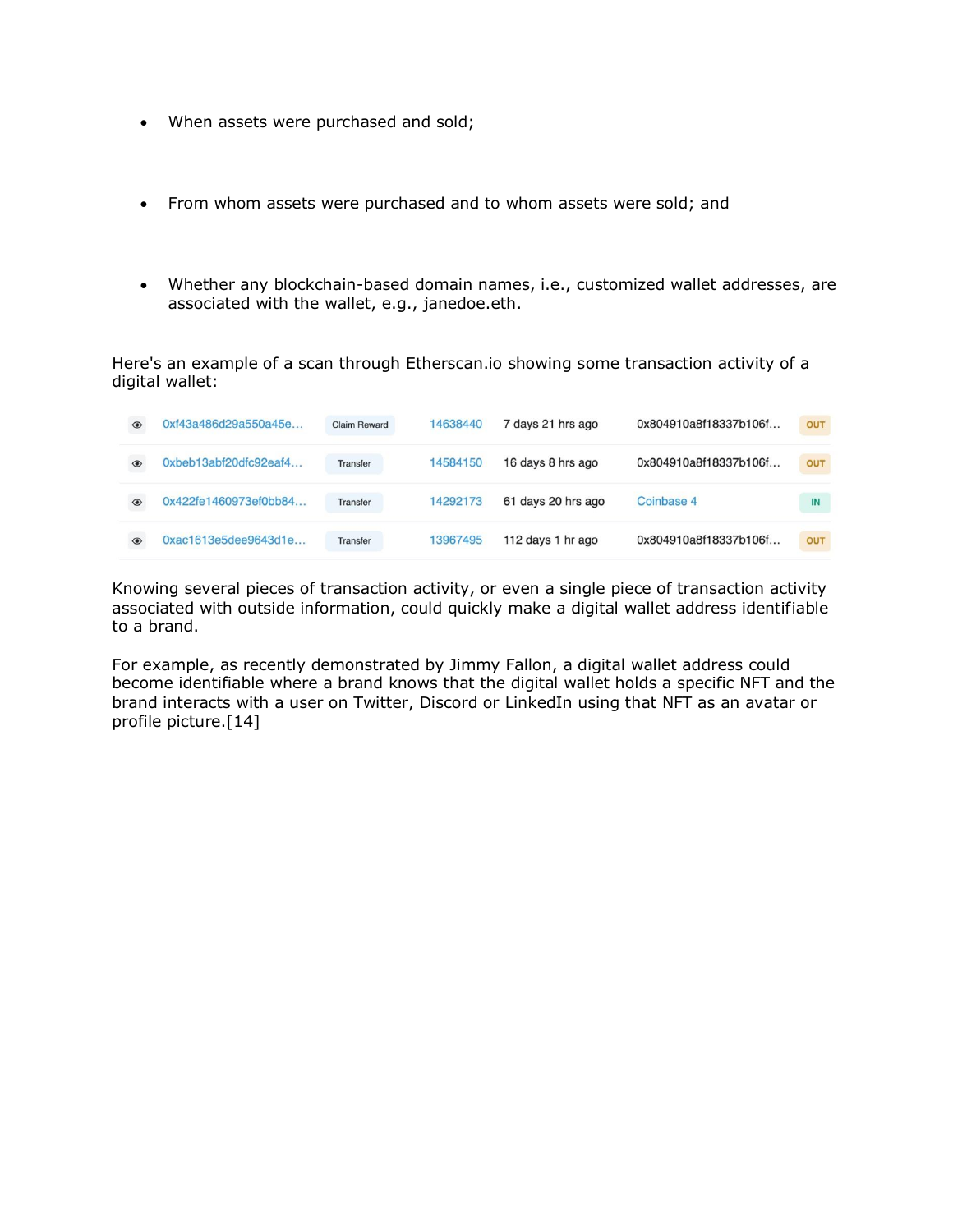

# Jimmy & @ParisHilton compare #BoredApeYC NFTs. #FallonTonight



A digital wallet address could also become identifiable where a brand knows that the digital wallet holds a Proof of Attendance Protocol NFT, which certifies the holder attended a specific event, and the brand also has a list of those individuals who attended that event.

In addition, a digital wallet address could become identifiable based on associating the address with data collected through a brand's website. For example, a brand could collect the IP address of a user who visits the brand's website and associate the IP address with a digital wallet address based on the time of a purchase.

More directly, a brand could require a user to register an account in order to make a purchase and associate the account information with a digital wallet address. Brands that are particularly mindful of anti-money laundering and know-your-customer requirements have even required digital wallet owners to submit personal information such as photos of government-issued IDs to purchase NFTs or use NFTs in their wallet to redeem physical assets.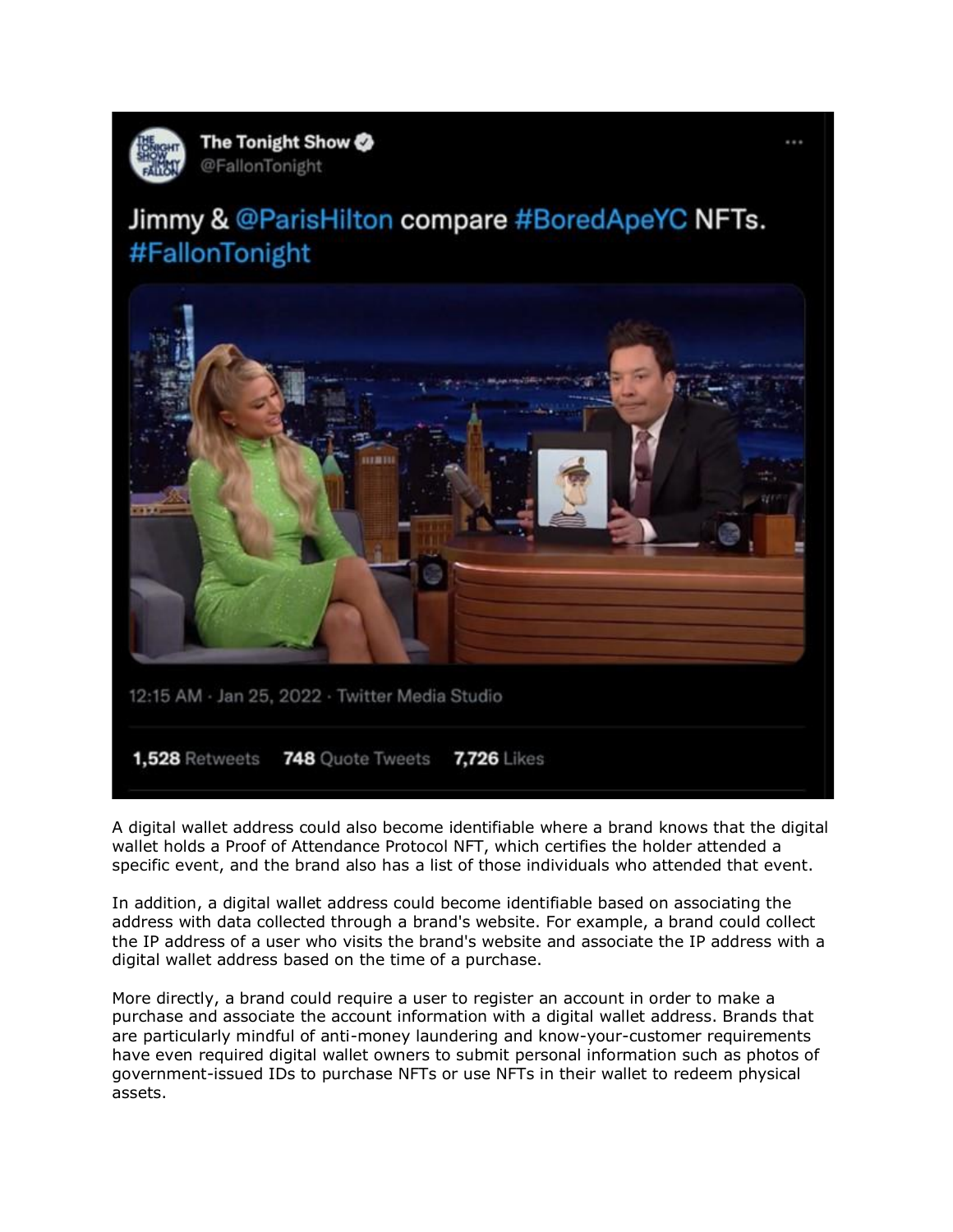Based on the above, regulators could consider digital wallet addresses to be personal information under privacy law and expect brands to treat them as such. This has yet to be tested in most jurisdictions. This means brands must provide disclosures and rights around digital wallet addresses, even if the brand cannot delete the immutable information from the blockchain.

We expect some brands may argue that digital wallet addresses are publicly available information and thus exempt from the definition of personal information in certain jurisdictions. However, brands should be careful when relying on this argument.

Even if a digital wallet address itself is publicly available information, if a brand associates a digital wallet address with other information, the resulting combined information could be considered personal information. Earlier this year, Bonta issued an opinion that inferences generated based on publicly available information are subject to the protections under California privacy law.[15]

### **Step 5: Post-Drop Utility**

After a drop, a brand may continue to engage with its users and offer additional utility for NFT holders. For example, a brand may give NFT holders the ability to redeem physical goods or exclusive merchandise, attend invite-only events or meetups, or download or access exclusive content.[16]

To the extent these practices involve the collection or processing of personal information, a brand must continue to evaluate its obligations with respect to such processing.

### **Final Thoughts**

There is a lot to consider when dropping an NFT collection, and privacy and data protection compliance should be a chief consideration. Failure to address privacy and data protection could lead to regulatory scrutiny and enforcement, damage to consumer trust and goodwill, and loss of valuable assets and revenue.

As we move closer to Web3, best practices and laws will evolve, and brands will need to stay up to date and nimble to address their obligations.

Now, the next time your marketing department assures you privacy isn't an issue, you'll be ready to kindly respond that it is.

*[Daniel M. Goldberg](https://fkks.com/attorneys/daniel-goldberg) is chair of the privacy and data security group and [Zachary Lewis](https://fkks.com/attorneys/zach-lewis) is an associate at [Frankfurt Kurnit Klein & Selz PC.](https://www.law360.com/firms/frankfurt-kurnit)*

*The opinions expressed are those of the author(s) and do not necessarily reflect the views of the firm, its clients, or Portfolio Media Inc., or any of its or their respective affiliates. This article is for general information purposes and is not intended to be and should not be taken as legal advice.*

[1] [https://ipandmedialaw.fkks.com/post/102gt4b/a-primer-on-nfts-and-intellectual](https://ipandmedialaw.fkks.com/post/102gt4b/a-primer-on-nfts-and-intellectual-property)[property.](https://ipandmedialaw.fkks.com/post/102gt4b/a-primer-on-nfts-and-intellectual-property)